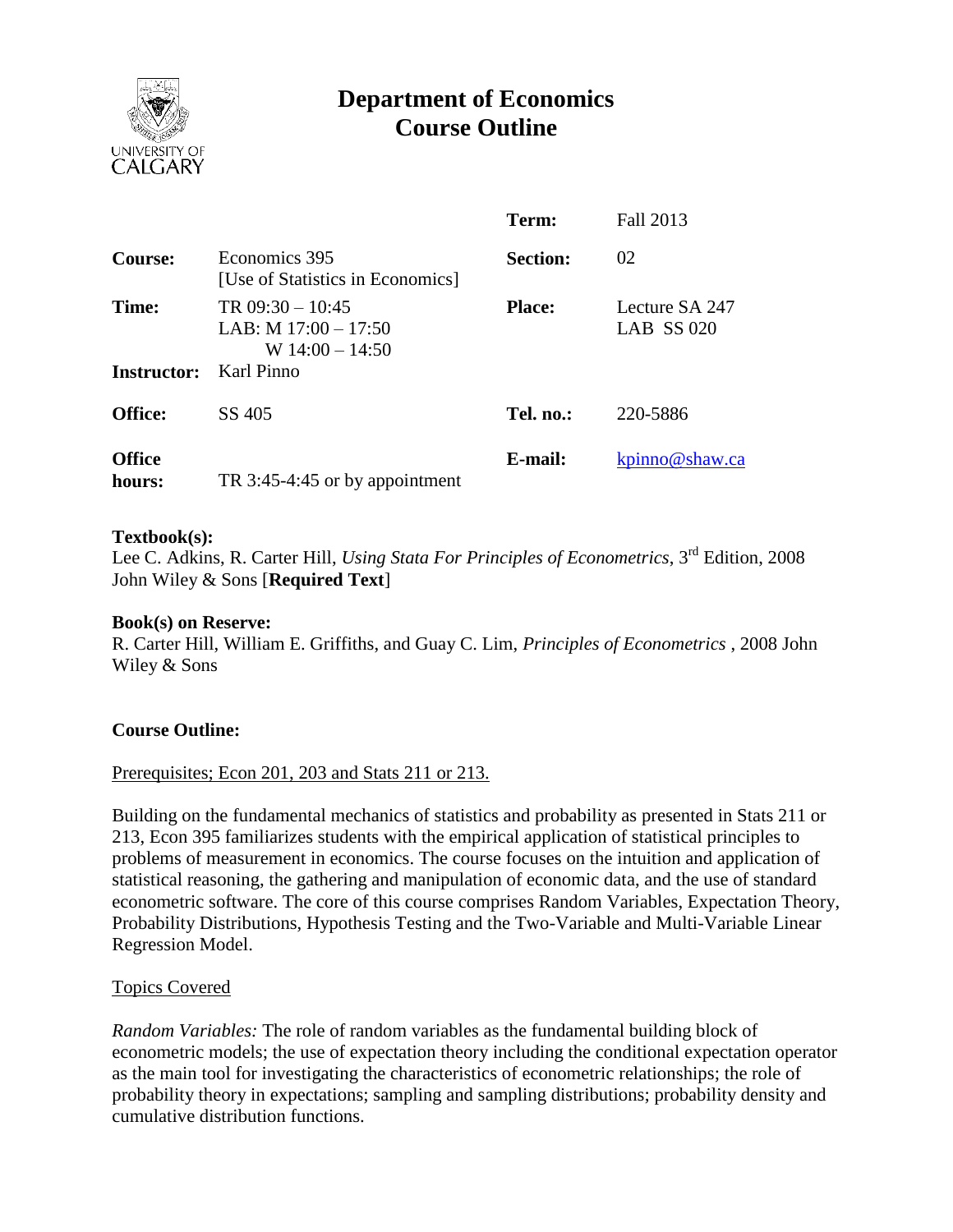*Data Gathering and Manipulation:* Instruction on searching for and downloading economic variables from the main economic data sources in Canada; transforming and modifying data to be read into an econometric software package.

*Single and Multi-Variate Probability Distributions:* Instruction on using and interpreting the Uni-variate and Multi-variate Normal distribution; extensions to the Student -t, Chi-squared and F distributions with empirical applications.

*Hypothesis Testing and Inference:* Single and joint hypothesis tests, Type I and Type II errors and p-values; choosing the correct test statistic for the measurement problem.

*The Least Square Regression Estimator:* The two-variable regression model; interpreting the variables, the coefficients and the error term; confidence intervals, goodness-of-fit, hypothesis testing and introduction to multi-variable linear regression models.

*Applications of Econometric Software:* Instruction on using a standard econometric software package; reading data, descriptive statistics, applying the least squares estimator, interpreting econometric results, carrying through with and the empirical interpretation of hypothesis testing and other standard econometric tests; graphical methods.

*Students MUST attend lab presentations.* The course will use software Excel and STATA.

# **Grade Determination and Final Examination Details:**

| <b>Midterm Examinations</b> |   | 35% |
|-----------------------------|---|-----|
| Assignments                 | 6 | 20% |
| <b>Final Examination</b>    |   | 45% |

The format and due dates of the assignments and midterms will be discussed during the first week of lectures. Late assignments will not be accepted. Students may work in small groups of 2 students on assignments, and a group file is to be handed in. Students in the group will receive the same mark for the assignment.

Tests and final exams are marked on a numerical (percentage) basis The course grade is then calculated using the weights indicated above, and then converted to letter grades.. As a guide to determining standing, these letter grade equivalences will generally apply:

| $A+ 95-100$       | $B = 73 - 76$ | $C-60-62$     |
|-------------------|---------------|---------------|
| $A \quad 85 - 94$ | $B - 70 - 72$ | $D+ 56 - 59$  |
| $A - 80 - 84$     | $C+ 67 - 69$  | $D = 50 - 55$ |
| $B+ 77 - 79$      | $C = 63 - 66$ | $F = 0 - 49$  |

Non-programmable calculators WILL be allowed during the writing of tests or final examinations. Programmable calculators are NOT allowed during the writing of tests or final examinations.

Students who are unable to write the midterm because of an illness, family emergency or religious observance will have the midterm weight shifted to the final examination.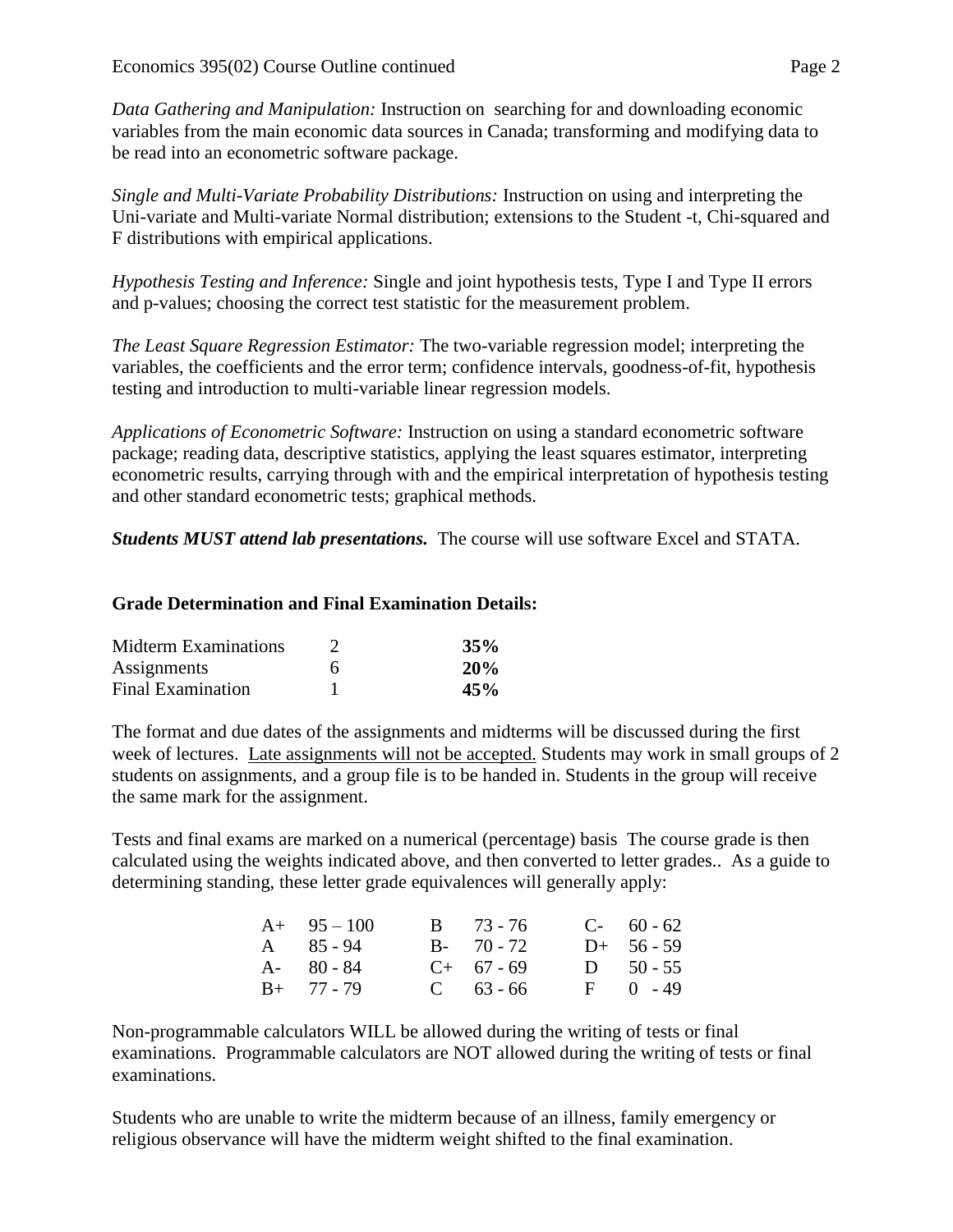Documentation MUST be provided as soon as possible ( within a day or so of the missed midterm). Students should be aware that no "make-up" midterms will be given.

There will be a Registrar scheduled final examination, lasting 2 hours.

Students should be aware of the academic regulations outlined in The University of Calgary Calendar. All students must comply with the regulations published in the University Calendar concerning "Intellectual Honesty," "Examinations," etc.

Notes:

- It is the student's responsibility to request academic accommodations. If you are a student with a documented disability who may require academic accommodation and have not registered with the Disability Resource Centre, please contact their office at 403-220-8237. Students who have not registered with the Disability Resource Centre are not eligible for formal academic accommodation. You are also required to discuss your needs with your instructor no later than fourteen (14) days after the start of this course.
- Students seeking reappraisal of a piece of graded term work should discuss their work with the instructor *within 15 days* of work being returned to class.
- The use of cell phones for any purpose in class is prohibited. The classroom is a no cell phone zone. Laptops and tablets may only be used for note-taking purposes.
- Please note that the following types of emails will receive **no response**: emails not addressed to anyone in particular; emails where the recipient's name is not spelled correctly; anonymous emails; emails in which the sender has not identified which course and section he/she is taking; and, emails involving questions that are specifically addressed on the course outline.
- Students will be responsible for all material listed on the course outline, regardless of whether or not the material has been covered in class, unless the instructor notifies the class that the material will not be covered.

Students' Union Vice-President Academic: Emily Macphail Phone: 403-220-3911 E-mail [suvpaca@ucalgary.ca](mailto:subpaca@ucalgary.ca)

Students' Union Faculty Representative (Arts) Phone: 403-220-3913Office: MSC 251 E-mail [arts1@su.ucalgary.ca](mailto:arts1@su.ucalgary.ca) [arts2@su.ucalgary.ca,](mailto:arts2@su.ucalgary.ca) [arts3@su.ucalgary.ca,](mailto:arts3@su.ucalgary.ca) [arts4@su.ucalgary.ca](mailto:arts4@su.ucalgary.ca)

Society of Undergraduates in Economics (S.U.E.): [www.ucalgary.ca/sue](http://www.fp.ucalgary.ca/econ)

Society of Undergraduates in Economics is a student run organization whose main purpose is to assist undergraduate economics students succeed both academically and socially at the